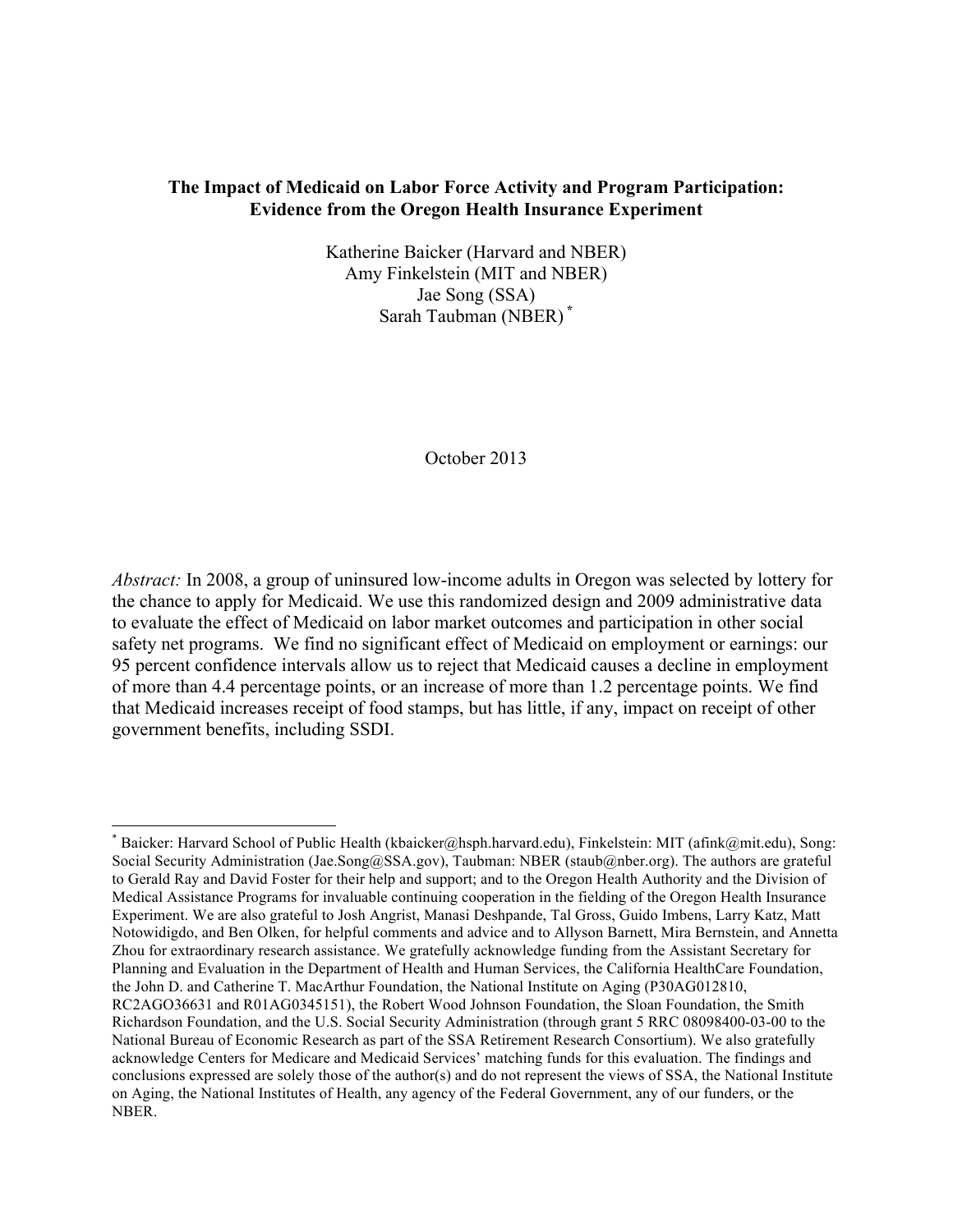Most analyses of the impact of expanding Medicaid focus on the direct costs of the program from increased health expenditures and the direct benefits from improved health and reduced exposure to medical expenditure risk. In this paper, we consider possible additional impacts of Medicaid on enrollees' labor market participation and take-up of government benefits such as disability insurance and welfare. As states face choices about expanding their Medicaid programs, these indirect effects could create important additional costs and benefits. A priori, however, the sign, let alone the magnitude, of the effects of Medicaid on labor force and program participation is unclear.

There are a number of potential channels through which Medicaid coverage could increase employment and decrease participation in other government programs. For example, by improving health or reducing disruptive health emergencies, Medicaid coverage could increase employment, hours worked, wages, and earnings. Higher earnings could in turn reduce receipt of benefits from social safety net programs, particularly those that are means-tested. There are also non-earnings channels through which Medicaid could decrease participation in other public programs. Improved health could reduce eligibility for disability-based programs. Public health insurance coverage might reduce the benefit from (and hence participation in) other programs that provide access to public health insurance (such as various disability programs). Some thus hope that expanding Medicaid will raise incomes, increase government income tax revenues, and reduce government spending on other programs.<sup>1</sup>

However, it is also possible for Medicaid to reduce labor force activity and/or increase participation in other public programs. The income ceiling for Medicaid eligibility may

<sup>&</sup>lt;sup>1</sup> For example, the *National Health Care for the Homeless Council* argues that Medicaid expansion can break "a downward spiral: illness results in loss of employment – an in turn, income, housing, and health coverage . . . Medicaid can break this cycle" (2013).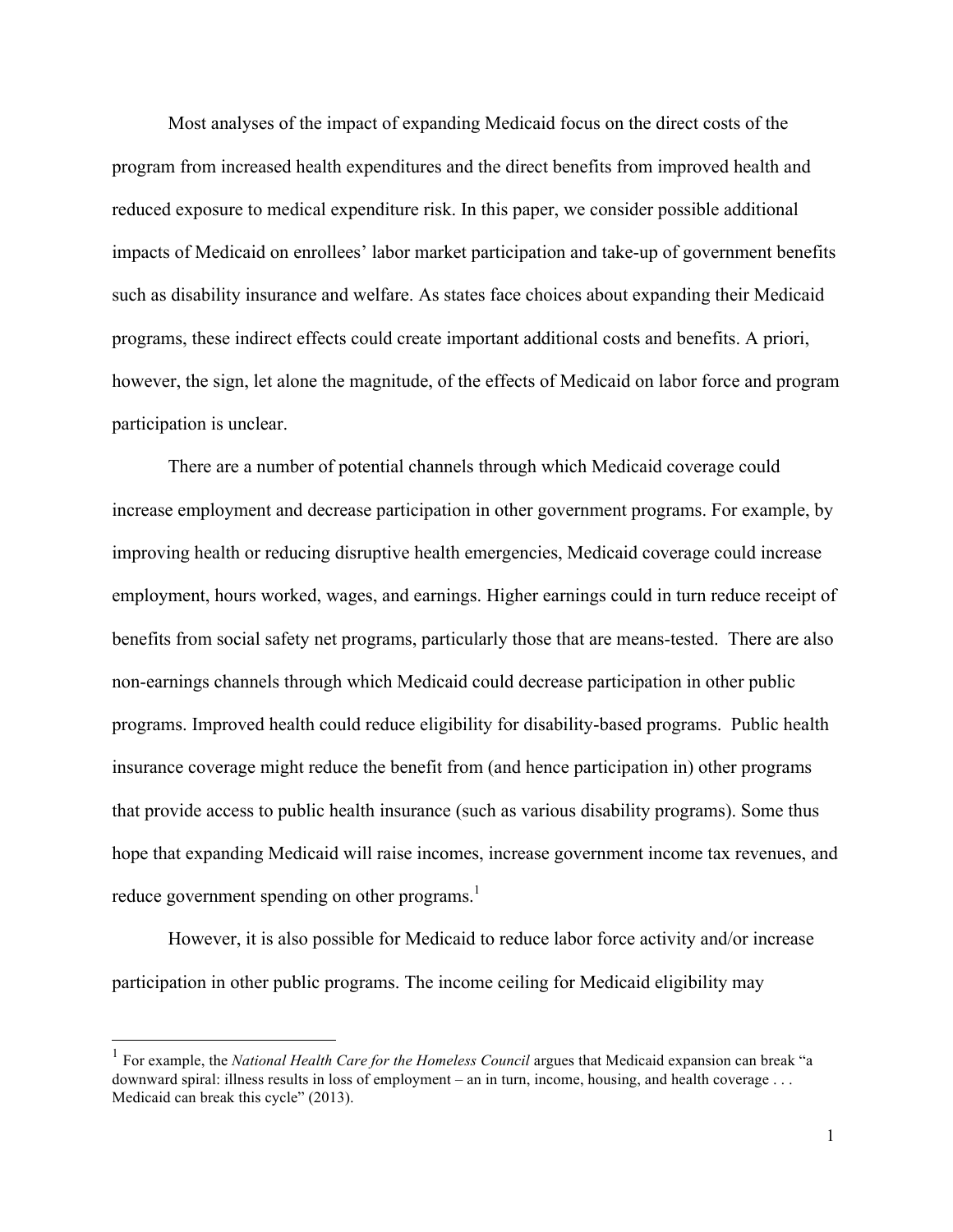discourage employment and earnings, and the insurance coverage itself may reduce the motivation to seek employment to get health insurance. Any decrease in earnings could in turn increase eligibility for, and hence participation in, other means-tested programs. In addition, participation in one government benefit program (Medicaid) may increase participation in others by increasing awareness of the programs or by reducing the transaction costs of applying (e.g. Yelowitz (1996), McConnell (1991)). Such channels have fueled concern that expanding Medicaid would reduce earnings and tax revenues and further raise government spending.<sup>2</sup>

There is limited evidence available to gauge which effects dominate. Isolating the causal effect of Medicaid is challenging; individuals who are eligible for and choose to enroll in Medicaid likely differ from others in their labor supply and propensity to enroll in other public programs, and such differences are difficult to control for in observational studies. A set of circumstances in Oregon, however, provides an opportunity to evaluate the causal effects of Medicaid expansions on these outcomes using a randomized controlled design.

In 2008, Oregon initiated a limited expansion of its Medicaid program for low-income, uninsured adults, drawing approximately 30,000 names by lottery from a waiting list of 90,000. Those selected won the chance to apply for Medicaid and to be covered if they met eligibility requirements. The lottery increased enrollment in Medicaid by about 25 percentage points, while not reducing rates of coverage by private insurance (Finkelstein et al., 2012).

We use the lottery to conduct what is to our knowledge the first randomized evaluation of the impact of expanding Medicaid on labor supply and participation in safety net programs, specifically cash welfare (TANF; cash assistance to low-income families with dependent children), food stamps (SNAP; financial assistance for food purchases for low-income

<sup>&</sup>lt;sup>2</sup> For example, the Heritage Foundation argues "Medicaid expansion actually locks low-income workers in poverty because of its backward incentives that discourage work" (Segner, 2013).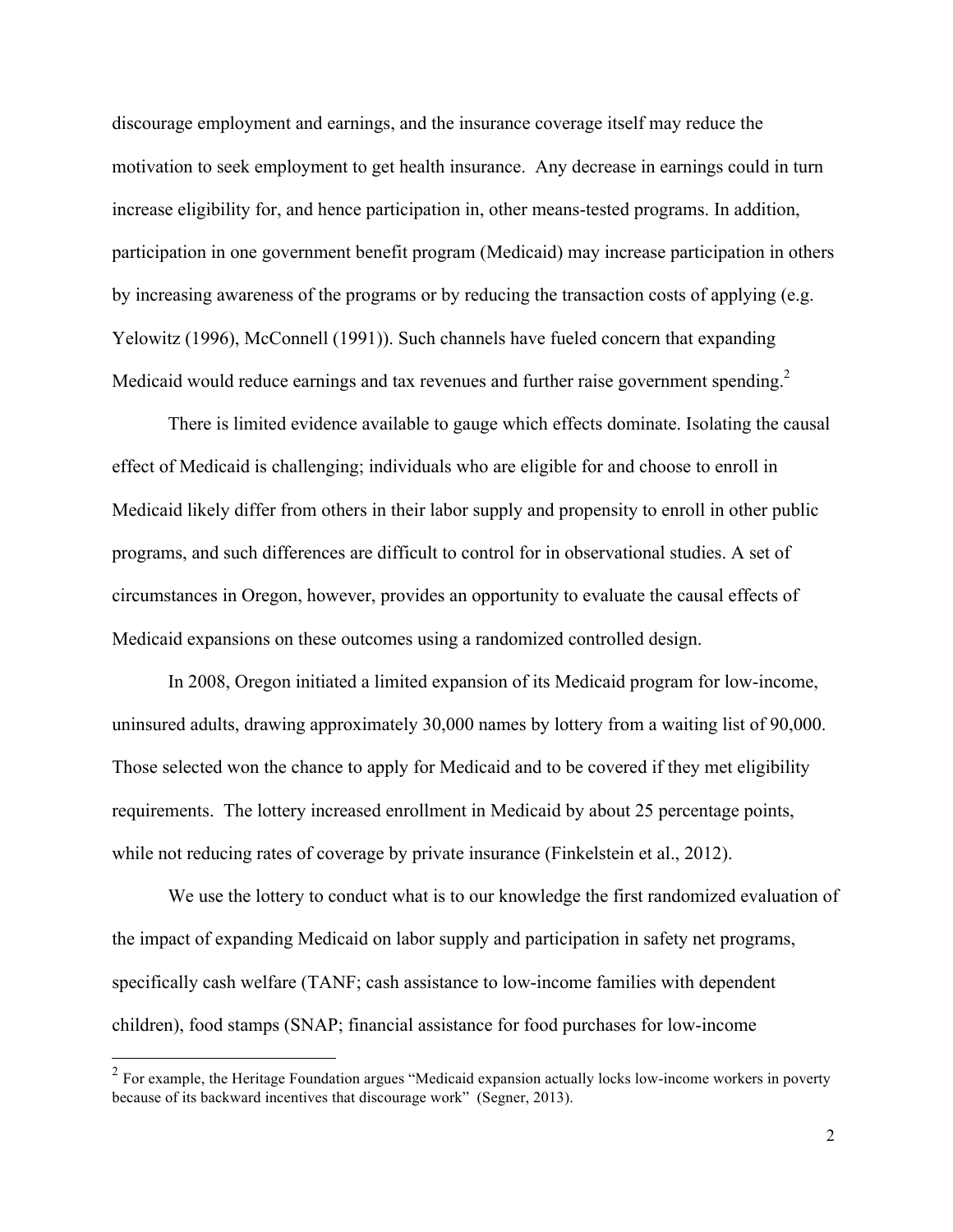individuals and families), Supplemental Security Income, and Social Security Disability Insurance (SSI and SSDI; supplemental income to disabled individuals and their families).<sup>3</sup> These are most of the major social insurance and transfer programs relevant for our population, with the important exceptions of unemployment assistance and the Earned Income Tax Credit. We do not expect to see effects on TANF or SSI, since eligibility for these programs would have already conferred Medicaid eligibility independent of the lottery (Office for Oregon Health Policy and Research, 2009). Using 2009 administrative data, we find that Medicaid has little if any impact on labor market outcomes or receipt of cash welfare or disability insurance, but increases receipt of food stamps. 4

**I. Background.** Oregon's lottery allocated spots in its Medicaid expansion program for lowincome adults who were not categorically eligible for the state's traditional Medicaid program. Individuals in households randomly selected by the lottery could enroll in Medicaid if they completed the application process and met eligibility criteria, including being: ages 19-64; not otherwise eligible for Medicaid or other public health insurance; Oregon residents; U.S. citizens or legal immigrants; uninsured for six months; with income below the federal poverty level and assets below \$2,000. The Medicaid program provides relatively comprehensive medical benefits with no consumer cost sharing and low or no monthly premiums. The lottery process and the Medicaid program are described in more detail elsewhere (Finkelstein et al. 2012).

Prior work on the Oregon Health Insurance Experiment has examined the impacts of Medicaid coverage in the first two years after the lottery, using hospital discharge records, credit

<sup>&</sup>lt;sup>3</sup> SSDI pays if the beneficiary has worked long enough and paid Social Security taxes, and SSI pays benefits based on financial need; both confer eligibility for public health insurance (Medicare and Medicaid respectively). <sup>4</sup> An on-line appendix provides considerably more detail on our data and methods; it also presents all results discussed but not shown here, as well as additional results not discussed here.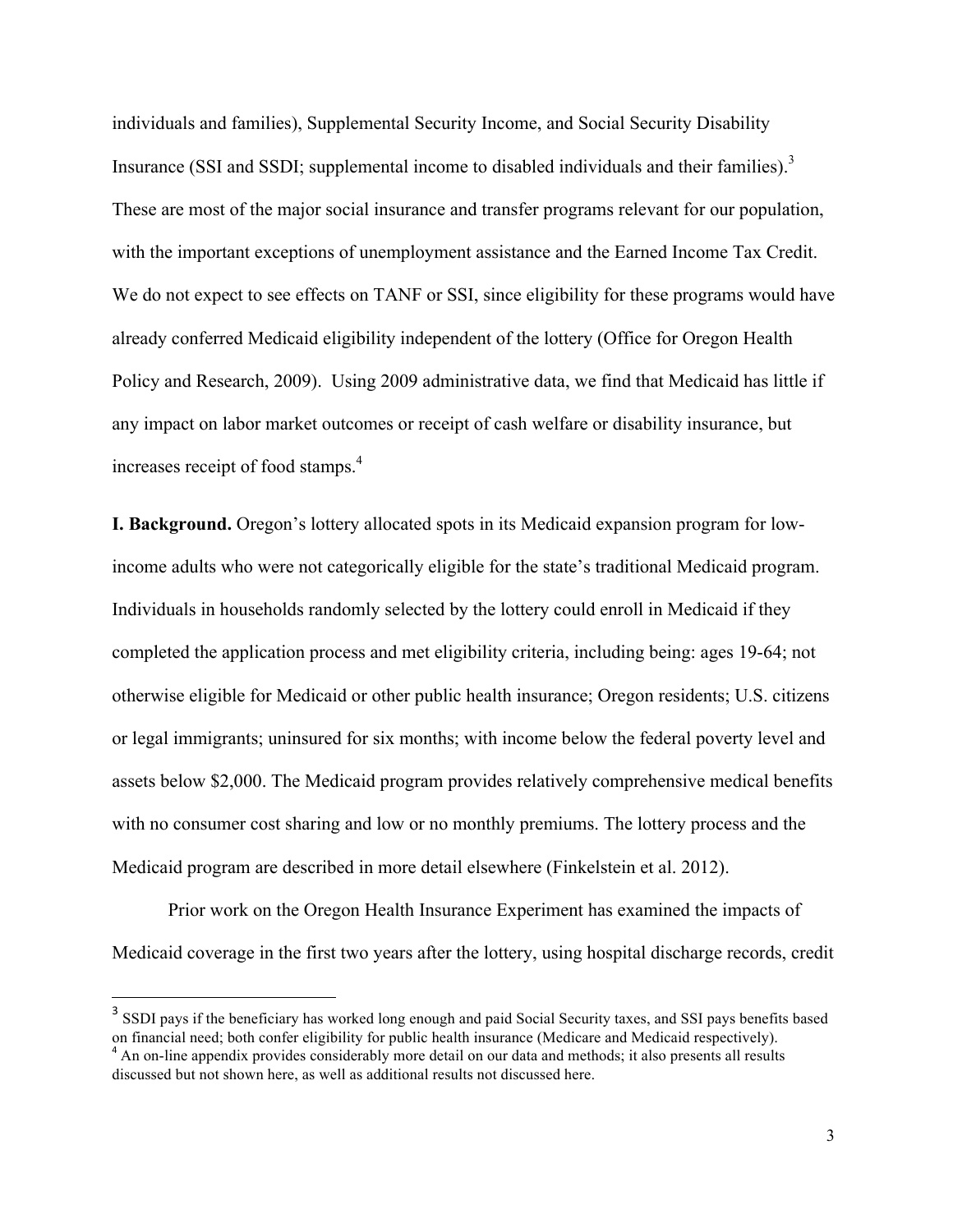reports, mail surveys, and in-person interviews and physical exams. We found that Medicaid increased health care use – including outpatient visits, prescription drugs, and hospital visits – as well as the use of preventive care, and diagnosis of and medication for some specific conditions. Medicaid decreased financial strain, such as the probability of having catastrophic out-of-pocket medical expenditures or unpaid medical bills sent to collection agencies. Medicaid increased self-reported general health and reduced the probability of screening positive for depression. We did not find statistically significant effects on measured blood pressure, cholesterol, or glycated hemoglobin levels (diabetic blood sugar control). In the case of diabetes, our confidence intervals are too large to rule out the decline in blood sugar that we would expect based on our estimated effect on diabetes medication and the clinical trial literature on the impact of that medication on blood sugar; in other cases, such as hypertension, we can reject declines of the magnitude found in prior quasi-experimental studies of Medicaid. More information about the study design and results can be found in Finkelstein et al., 2012, Baicker et al., 2013, and on the study website www.nber.org/oregon.

**II. Data and Methods.** All the analyses reported in the main text were pre-specified and publicly archived on January 22, 2013 at hypotheses@povertyactionlab.org. Pre-specification was designed to minimize issues of data and specification mining and to provide a record of the full set of planned analyses.

We use 2009 administrative data to study the impact of Medicaid in the year following the 2008 lottery. We use data from the Social Security Administration (SSA) on annual earnings and receipt of SSDI and SSI, as well as state administrative records on receipt of SNAP and TANF benefits. State administrative records are also used to measure Medicaid coverage.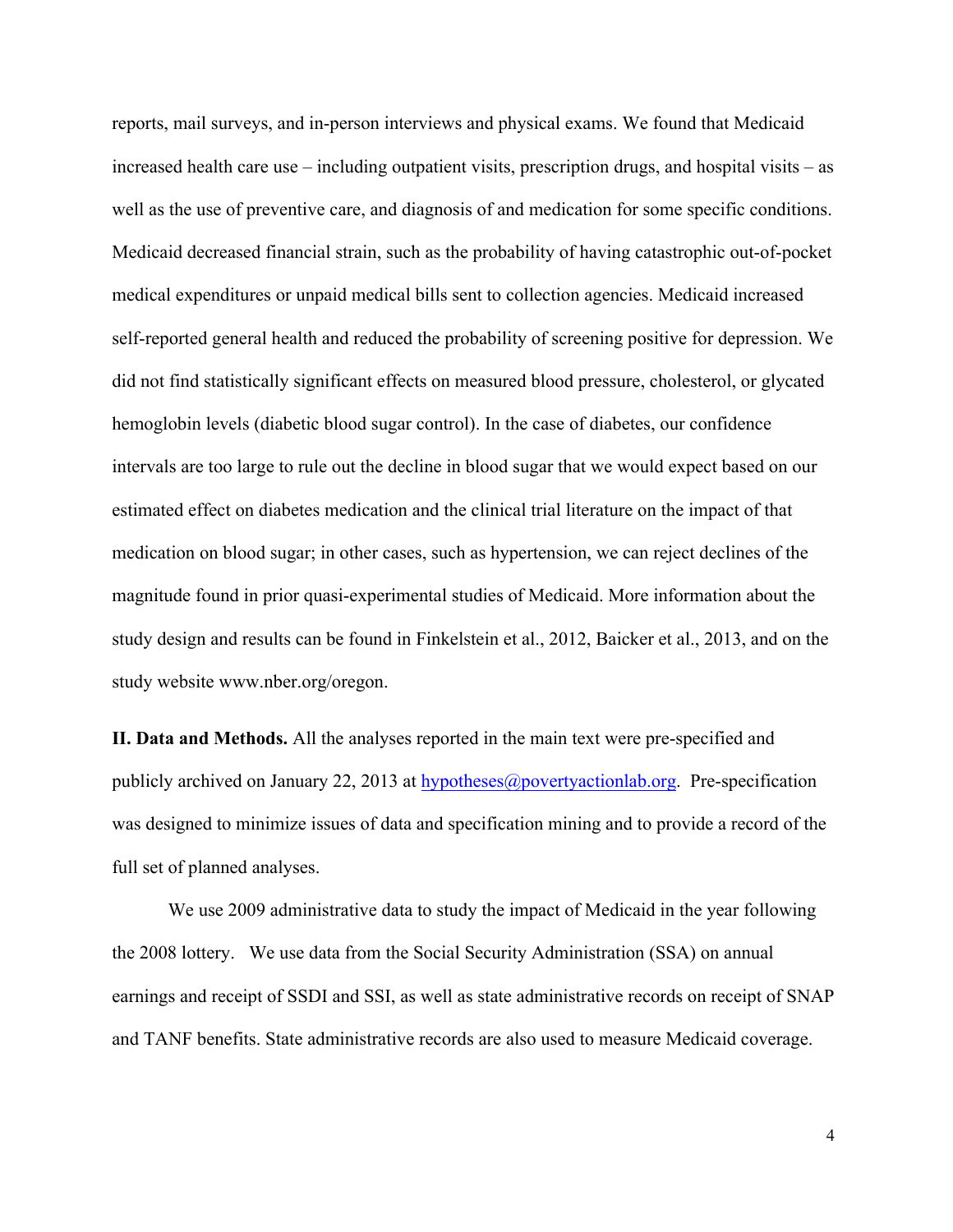We matched our lottery list data to SSA's records using name and date of birth from the lottery sign up. We were able to match about 85% of the approximately 75,000 individuals in the lottery analytic sample to the SSA records; match rates were balanced between treatment and control. The state matched lottery participants to their SNAP and TANF records; we limit our analysis of these outcomes to the sub-sample that we also matched to the SSA data.

We estimate intent-to-treat (ITT) models comparing outcomes among those selected in the lottery (the treatment group) to those who were on the list but not selected (the controls) by fitting the following OLS equation:

$$
y_{ih} = \beta_0 + \beta_1 LOTTERY_h + X_{ih}\beta_2 + \varepsilon_{ih}
$$
\n<sup>(1)</sup>

where *i* denotes an individual and *h* denotes a household. *LOTTERY* is an indicator variable for whether or not household *h* was selected by the lottery. We control for a set of indicators for the number of household members on the lottery list because selection was random conditional on the number of listed household members (Finkelstein et al., 2012). We also control for the prerandomized (measured in the year 2007) version of the outcome  $y_{ih}$ ; our results are not sensitive to excluding this control or adding additional pre-randomization demographic covariates. All standard errors are clustered by household to account for intra-household correlation.

The coefficient on  $LOTTERY(\beta_1)$  gives the average difference in (adjusted) means between the treatment group (the lottery winners) and the control group (those not selected by the lottery); it gives the impact of being able to *apply for* Medicaid through the Oregon lottery. We are also interested in the impact of *being covered by* Medicaid*.* We model this as follows:

$$
y_{ih} = \pi_0 + \pi_1 \text{MEDICAID}_{ih} + X_{ih}\pi_2 + \nu_{ih}
$$
\n<sup>(2)</sup>

where MEDICAID is an indicator variable for having ever been covered by Medicaid during our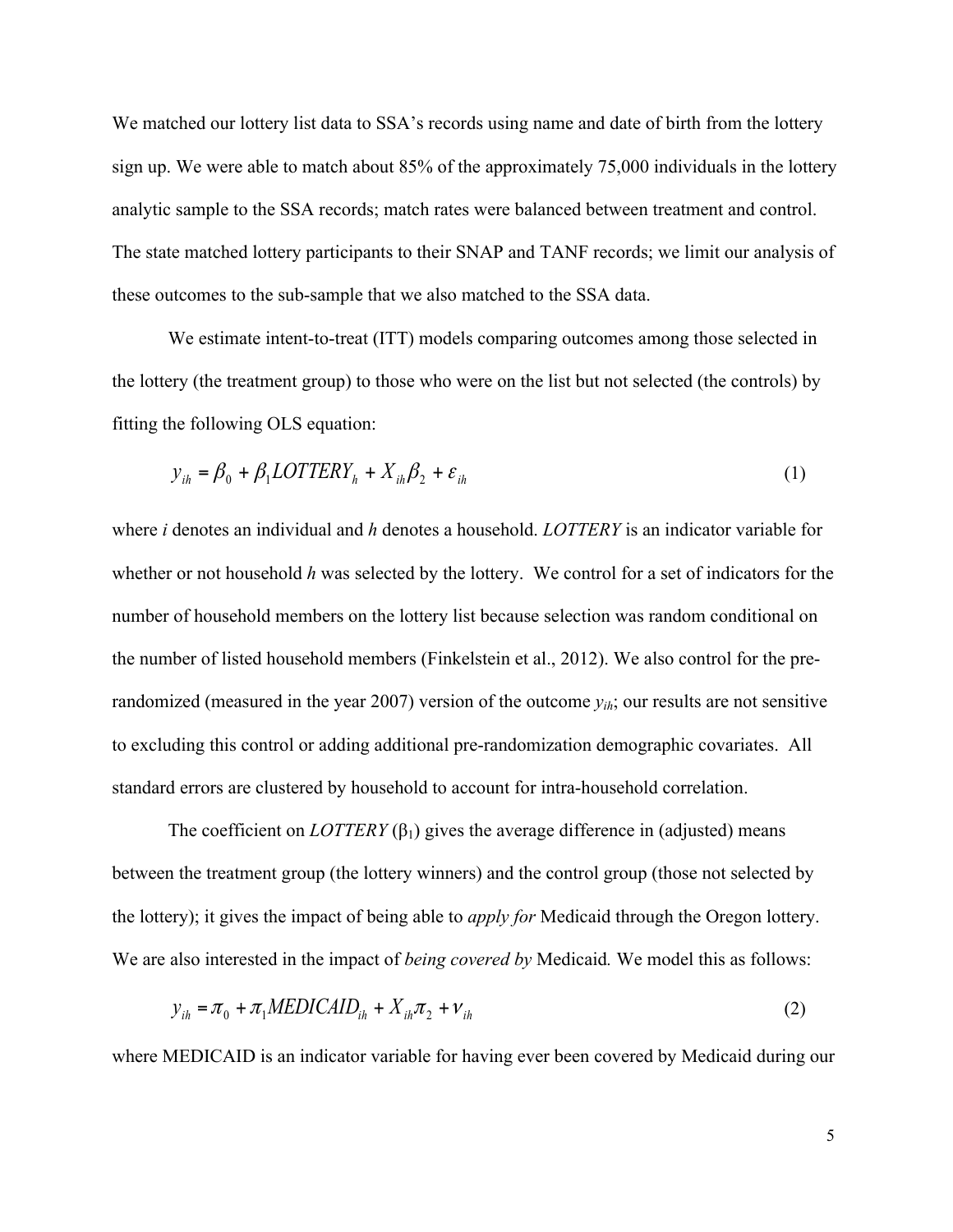study period (March 10 2008 through December 31, 2009) and all other variables are defined in equation (1). We estimate equation (2) by two stage least squares using the following first stage equation:

$$
MEDICAID_{ih} = \delta_0 + \delta_1 LOITERY_{ih} + X_{ih}\delta_2 + \mu_{ih}
$$
\n(3)

in which the excluded instrument is the variable *LOTTERY.* We interpret the coefficient on MEDICAID from IV estimation of equation (2) as a local average treatment effect of insurance (LATE) for the compliers (i.e. the subset of individuals who obtain Medicaid on winning the lottery and who would not without winning the lottery). The first stage impact of winning the lottery on Medicaid coverage is about 0.25, with an F-stat above 4,500. The first stage coefficient is considerably less than 1 because only about 60 percent of individuals who won the lottery sent back applications, and only about half of those who returned applications met the eligibility requirements (Finkelstein et al., 2012). The LATE estimates require the additional assumption that the only effect of winning the lottery on the outcomes studied is through its effect on insurance coverage. This may not be strictly true when it comes to receipt of SNAP and TANF benefits that can be applied for at the same office where one submits a Medicaid application; we discuss this in more detail below.

**III. Results: Labor Market Activities.** Table 1 summarizes our main labor market findings. It shows the impact of Medicaid on (1) whether the individual had any earnings (i.e. employment), (2) the amount of individual earnings, and (3) whether individual earnings are above the federal poverty level  $(FPL)$ <sup>5</sup>. We find no statistically significant impact of Medicaid on any of these measures of 2009 labor market activity. This is consistent with earlier findings on self-reported

<sup>&</sup>lt;sup>5</sup> We view the FPL as an interesting cut of the data (do the individuals earn enough to raise their households out of poverty?). However as described in more detail in the appendix, error in our ability to measure the individual's household structure means there will be a fair bit of noise in our cut point.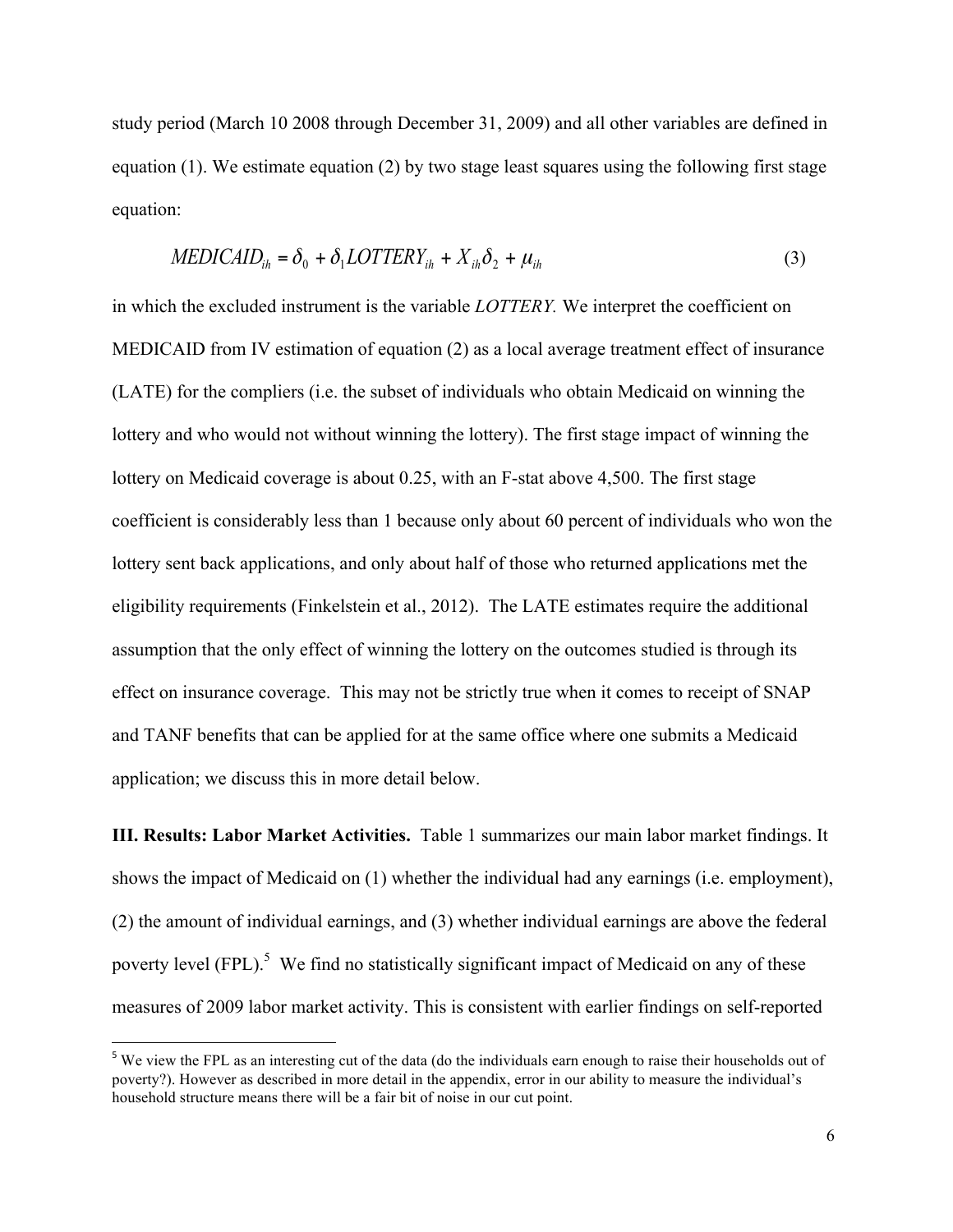hours of work (Finkelstein et al. 2012, appendix). Our (statistically insignificant) point estimates indicate that Medicaid causes a decline in employment of 1.6 percentage points (or about 3%, relative to the control group). Our 95 percent confidence interval allows us to reject a decline in employment of more than 4.4 percentage points or an increase of more than 1.2 percentage points. We find a (statistically insignificant) decline in mean annual earnings of \$195 (or about 3%, relative to the control group); our 95 percent confidence interval allows us to reject a decline in mean earnings of more than \$762 or an increase of more than \$372.

Most of the prior, quasi-experimental literature on the impact of Medicaid on labor market activities focuses on a time in which Medicaid eligibility was linked (or being de-linked) from participation in cash welfare. Gruber and Madrian's (2004) review of this literature concludes that there is little if any impact of Medicaid coverage on labor supply. Two recent papers, however, focus on the impact of Medicaid on employment in the absence of such linkages and find evidence that Medicaid decreases employment for pregnant women (Dave et al. 2013) and childless adults (Garthwaite et al., 2013). For example, Garthwaite et al. estimate that a Medicaid eligibility restriction that reduced enrollment among childless adults by about 10 percent increased employment by 4.6 percentage points, suggesting that among those losing coverage, employment increased by almost 50 percentage points – an estimate well outside our own 95 percent confidence interval.

These other papers suggest that the decline in employment associated with Medicaid coverage is related to the substantial Medicaid crowd-out of private insurance that they estimate in their population. By contrast, in our setting, we find no statistically or economically significant impact of Medicaid coverage on private health insurance (Finkelstein et al. 2012), suggesting that for the compliers in our experiment, private insurance through an employer is not

7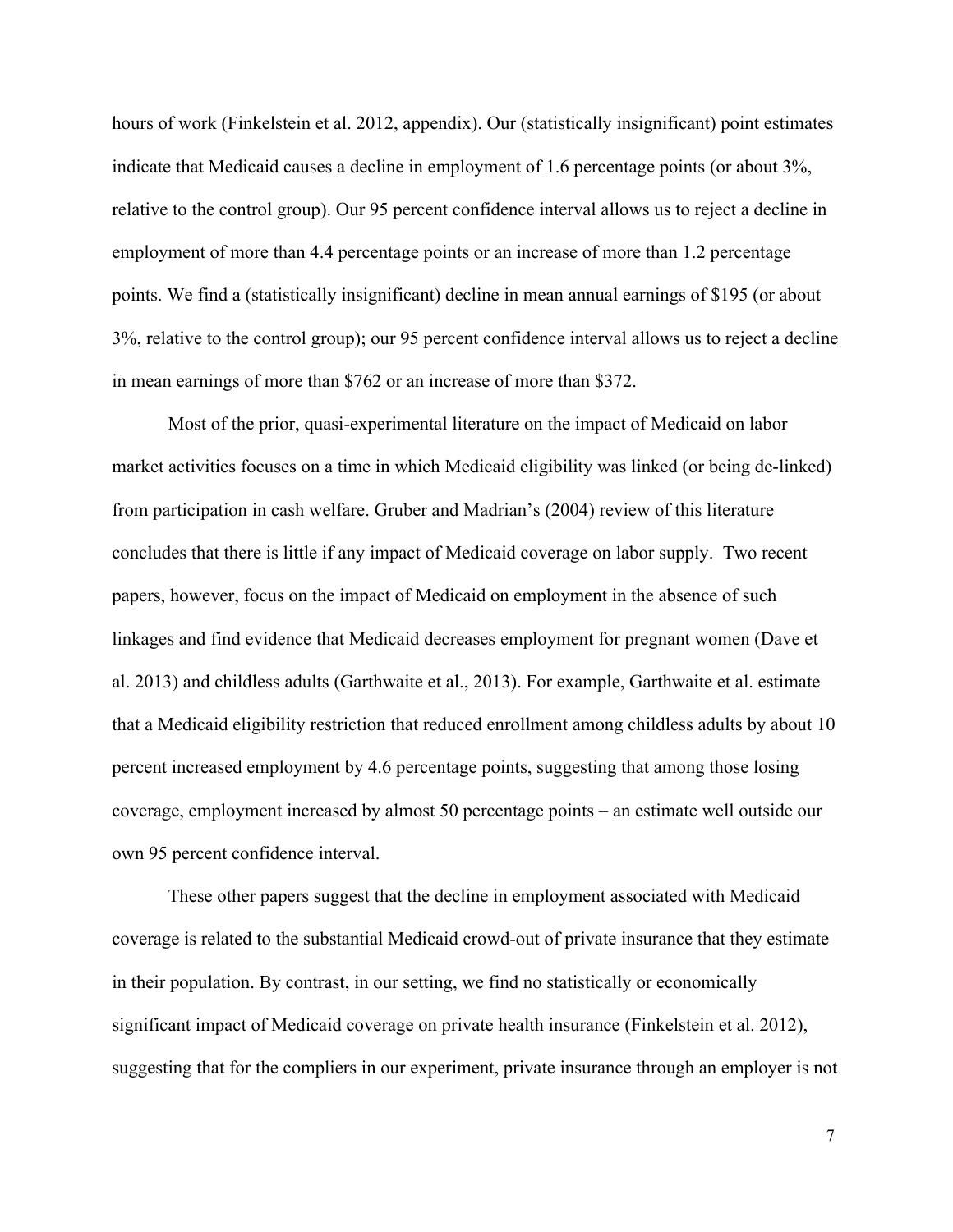an option. This lack of crowd-out may reflect the relatively low (100% of FPL) income eligibility criteria for our lotteried Medicaid program; by contrast, the Tennessee Medicaid expansion program studied by Garthwaite et al. had no income ceiling, and about 40% of those covered had income above the FPL, with about one-fifth of those having income above 200% of the FPL. The lack of crowd-out in our setting may also reflect enforcement of the eligibility criterion requiring those selected to have been without health insurance for six months (although it is unclear how rigorously this was enforced).

**IV. Results: Participation in Other Public Programs**. Table 2 shows the impact of Medicaid on participation in the four public programs we measured. The main effect is on food stamps (SNAP), which is by far the most commonly used of the programs studied with nearly 60 percent of the control group receiving SNAP benefits. The reduced form indicates that winning the lottery increases the probability of receiving food stamps by a statistically significant 2.5 percentage points (4%, relative to the control mean). It increases (unconditional) annual household food stamp benefits by a statistically significant \$73; this is equivalent to a \$3000 increase in annual benefits for those who newly receive benefits, assuming that (as seems likely given the formula for SNAP benefits) all of the increase in benefits occurs through the participation margin. Naturally, the IV estimates of the impact of Medicaid coverage are about 4 times larger, suggesting that Medicaid increases the probability of SNAP receipt by about 10 percentage points (about 15%).

The IV results for SNAP need to be interpreted with some caution. Winning the lottery might have a direct effect on SNAP receipt, regardless of whether winning affects Medicaid coverage: if an individual applies for Medicaid in Oregon in person (rather than by mail), case

8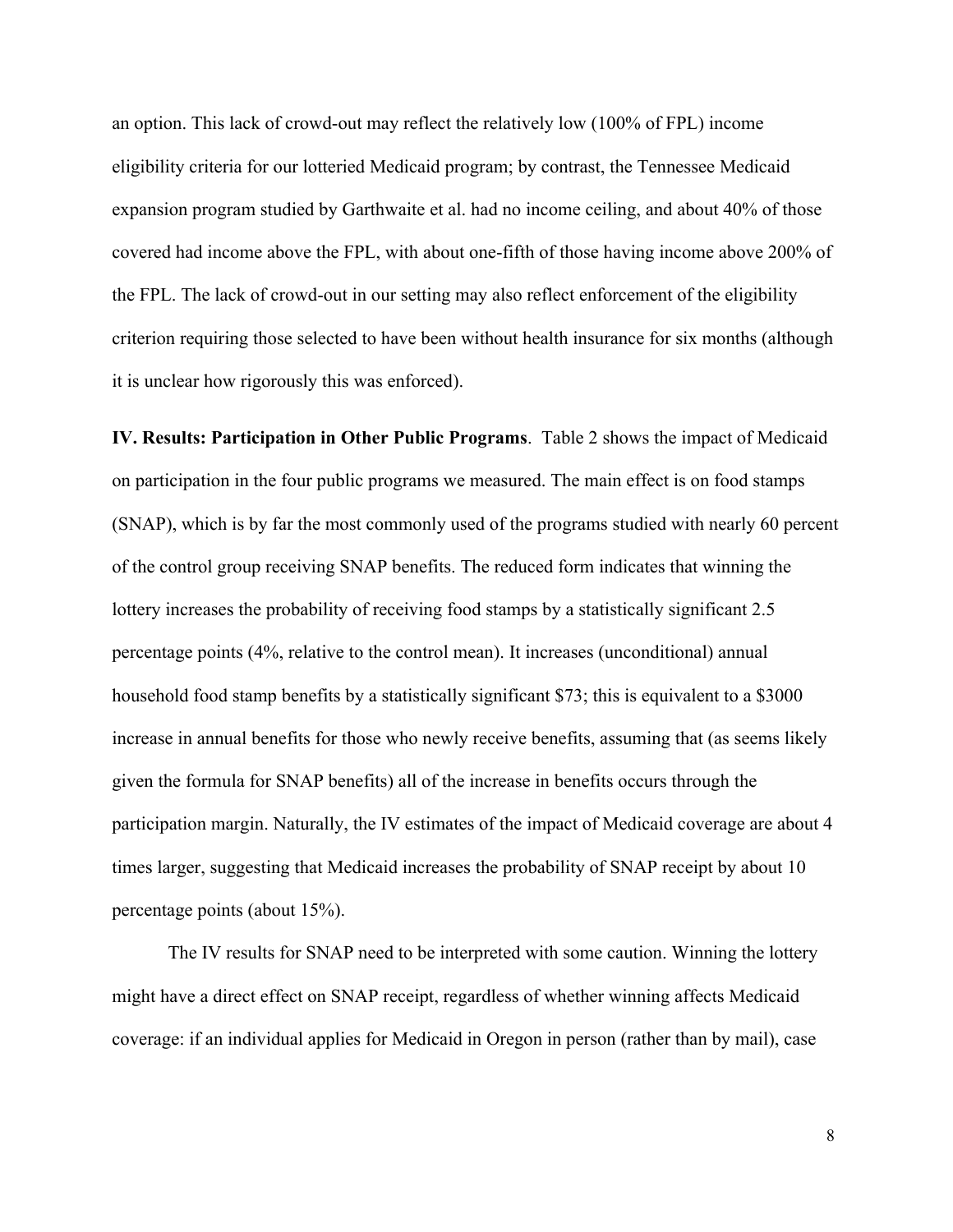workers are instructed to offer assistance to interested applicants in applying for TANF and SNAP as well. As an indirect way of gauging the extent to which the increase in SNAP stems from this "application" effect independent of coverage, we investigated the timing of the increase in SNAP relative to winning the lottery.<sup>6</sup> The probability of becoming newly covered by SNAP increases in the first three months of winning the lottery but also continues to increase in subsequent three month increments for the whole time period we examine (out to 12-15 months post lottery winning). This suggests that while there may be a direct application effect, there are also longer-run effects likely attributable to Medicaid coverage itself. Since we do not find an impact of Medicaid coverage on earnings, the increase in SNAP due to Medicaid presumably reflects an effect of Medicaid coverage on increased awareness of other government programs.

There is not much evidence of any impact on receipt of the other government benefits studied. We find some evidence of an increase in the probability of receipt of TANF, but caution that this result is not only economically quite small, but is also less robust than the SNAP estimates. <sup>7</sup> We find no statistically significant effect on SSDI or SSI benefit receipt.**<sup>8</sup>** Combining information on benefit amounts in each of these four programs with the previous earnings results, we find no evidence of a statistically significant impact of Medicaid on measured income.

 

<sup>6</sup> Conversations with state officials in Oregon indicate receipt of SNAP benefits is retroactive to the application date. Since individuals who won the lottery were sent applications about a month after the notification date, and then had 45 days to apply for Medicaid, presumably any immediate effect from applying would show up as SNAP receipt within the first three months.<br><sup>7</sup> We do not find statistically significant increases in in receipt or amount of TANF benefits when analyzed for a

slightly different population and time frame; by contrast, the statistically significant increases in receipt of and amount of SNAP benefits is robust to the slightly different analysis sample (Finkelstein et al. (2012)).<br><sup>8</sup> Benefit receipt is recorded retrospectively based on the date the individual became eligible for the program

following a successful application process; data are current as of the end of 2012. However, in part because of concerns about lags between applications and approvals, we also (post-hoc) examined the impact on SSDI and SSI applications and approvals using SSA's 831 files. We found some suggestive evidence of statistical effect on SSDI and SSI applications, but not one that was economically meaningful (e.g. Medicaid coverage may cause about a 1 percentage point increase in applications to each program, and perhaps a half a percentage point increase in approvals for SSDI).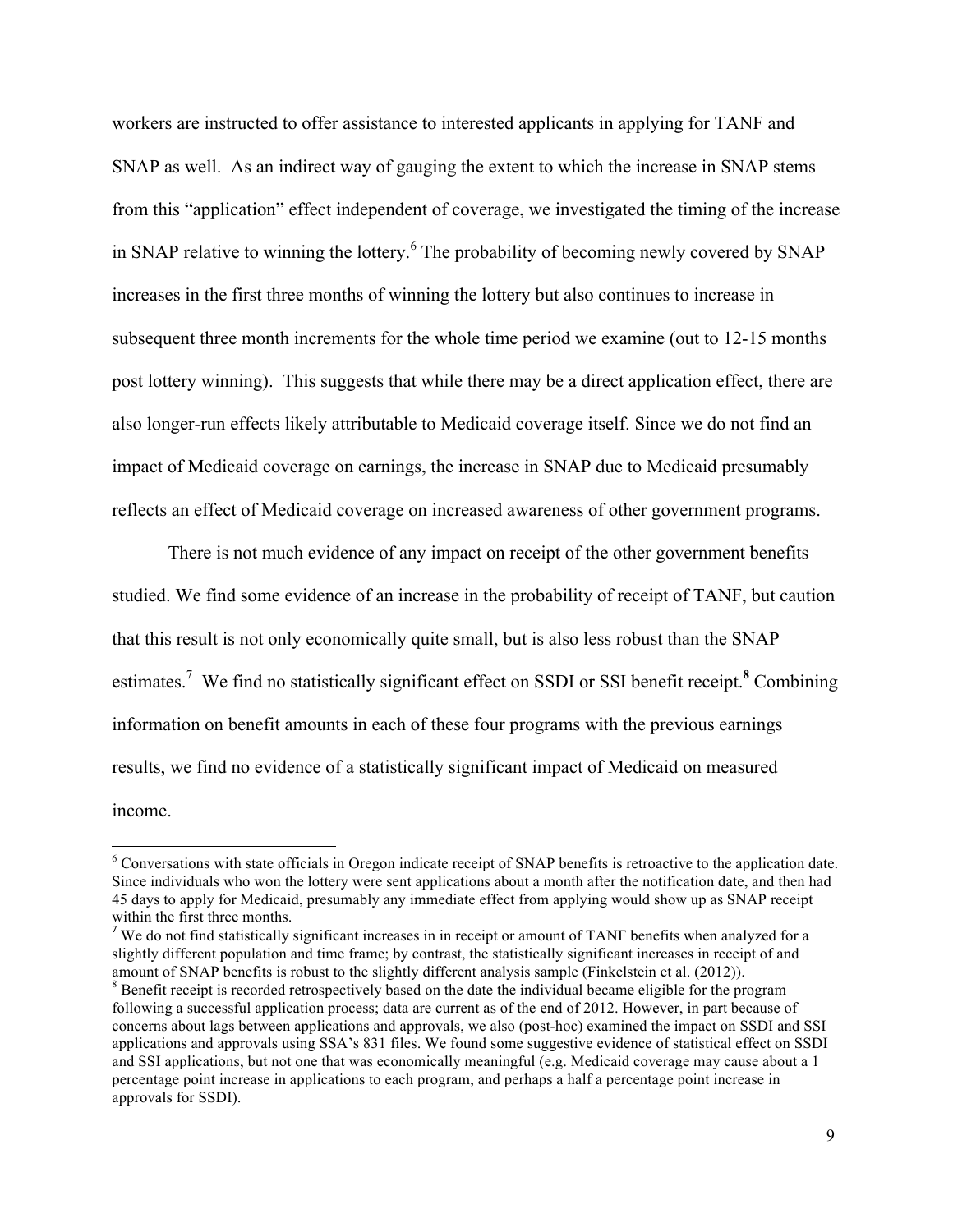This pattern of results is consistent with hypothesized information or woodwork effects on program participation, concentrated in a program administered by the same caseworkers and where, unlike SSI and TANF (that should have conferred Medicaid eligibility outside of the lottery), we expected to see a greater effect. There has been relatively little prior work on the impact of Medicaid on participation in other government programs. Most of the studies we know of focused on the consequences of severing a statutory link between participation in a given program and Medicaid eligibility, which is a somewhat different mechanism than what we are examining here.<sup>9</sup>

**V. Conclusion.** Using a randomized controlled design, we find no effect of Medicaid on employment or earnings. Our 95 percent confidence intervals allow us to reject that Medicaid causes a decline in employment of more than 4.4 percentage points, or an increase of more than 1.2 percentage points. We find that Medicaid increases the probability of receiving food stamps, but has no economically and statistically significant effect on receipt of TANF, SSI, or SSDI.

<sup>&</sup>lt;sup>9</sup> There is evidence that de-coupling Medicaid eligibility from participation in SSI reduced participation in SSI (Yelowitz 2000); it is not clear whether de-coupling Medicaid eligibility from the receipt of cash welfare reduces enrollment in cash welfare (compare Yelowitz 1995 and Ham and Shore-Sheppard 2005).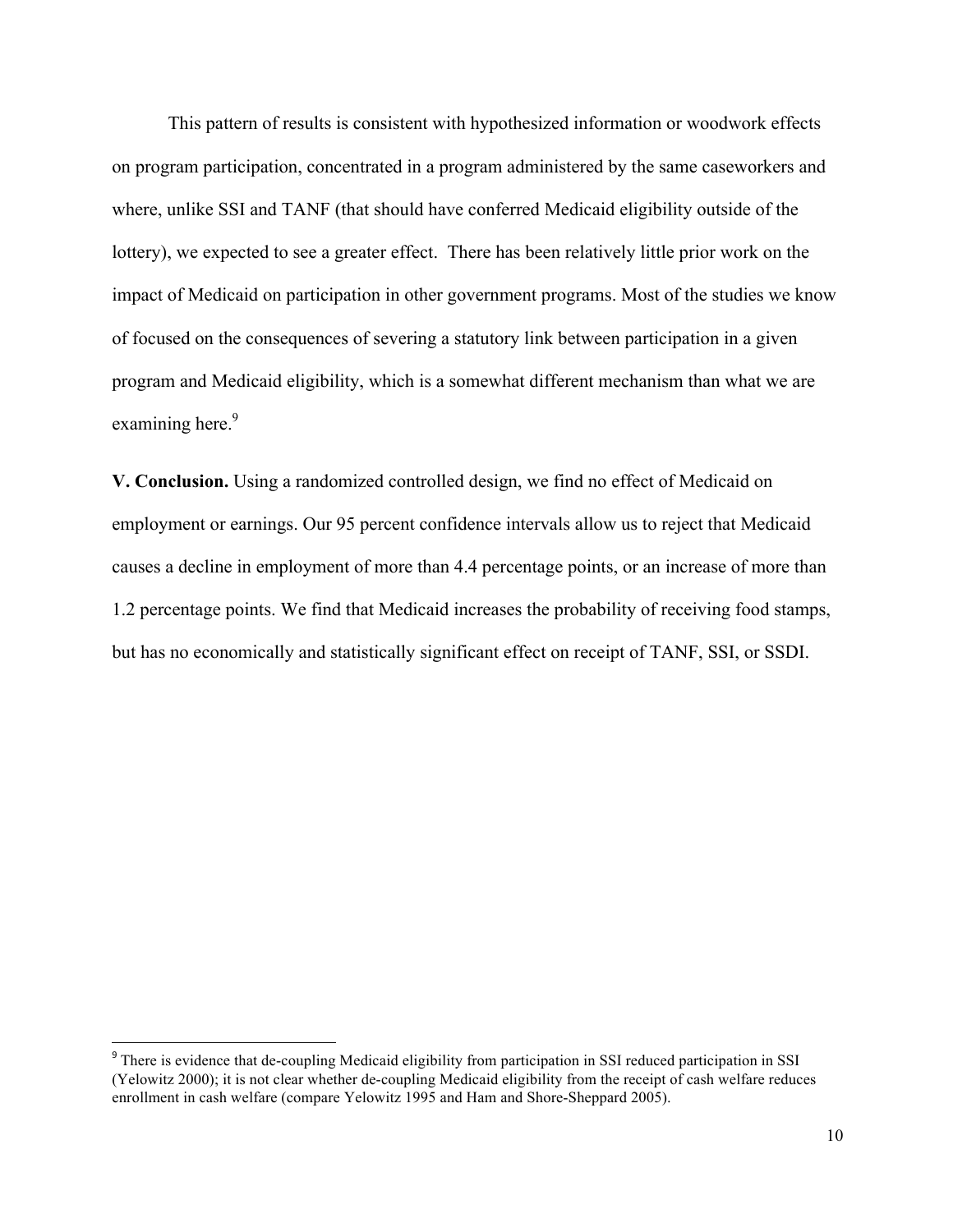## **REFERENCES**

- Baicker, Katherine, Sarah Taubman, Heidi Allen, Mira Bernstein, Jonathan Gruber, Joseph Newhouse, Eric Schneider, Bill Wright, Alan Zaslavsky, Amy Finkelstein, and the Oregon Health Study Group. 2013. *New England Journal of Medicine* 368 (1713-1722).
- Dave, Dhaval, Sandra Decker, Robert Kaestner, Kosali Simon. 2013. "The Effect of Medicaid Expansions in the Late 1980s and Early 1990s on the Labor Supply of Pregnant Women." NBER Working Paper 19161.
- Finkelstein, Amy, Sarah Taubman, Bill Wright, Mira Bernstein, Jonathan Gruber, Joseph Newhouse, Heidi Allen, Katherine Baicker, and the Oregon Health Study Group. 2012. "The Oregon Health Insurance Experiment: Evidence from the First Year." *Quarterly Journal of Economics* 127(1057-1106).
- Garthwaite, Craig, Tal Gross and Matthew J. Notowidigdo. 2013. "Public Health Insurance, Labor Supply, and Employment Lock." NBER Working Paper 19220
- Gruber, Jonathan and Brigitte C. Madrian. 2004. "Health Insurance, Labor Supply, and Job Mobility: A Critical Review of the Literature." in Health Policy and the Uninsured (McLaughlin, Catherine, ed.) Washington, D.C.: Urban Institute Press.
- Ham, John and Lara Shore-Sheppard. 2005. "Did Expanding Medicaid Affect Welfare Participation" *Industrial and Labor Relations Review* 58(3).
- McConnell, S. 1991. "The Increase in Food Stamp Participation between 1989 and 1990." *Report to Congress*, submitted by Mathematica*.*
- National Health Care for the Homeless Council. "Medicaid Expansion: Improving Health and Stability, Reducing Costs & Homelessness." 2013. *www.nhchc.org/wp.../NHCHC-Medicaid-Expansion-Position-Paper.pdf*
- Office for Oregon Health Policy and Research, ''Trends in Oregon's HealthCare Market and the Oregon Health Plan: A Report to the 75th Legislative Assembly,'' (February 2009).

Senger A. "10 Myths About the Obamacare Medicaid Expansion." The Foundry: Conservative Policy News Blog from The Heritage Foundation. 2013 April 24. http://blog.heritage.org/2013/04/24/10-myths-about-the-obamacare-medicaidexpansion/

- Yelowitz, Aaron S. 1995. "The Medicaid Notch, Labor Supply and Welfare Participation: Evidence from Eligibility Expansions." *Quarterly Journal of Economics* 110 (4): 909-939.
- Yelowitz. Aaron S. 1996. "Did Recent Medicaid Reforms Cause the Caseload Explosion in the Food Stamp Program?" UCLA Working Paper #756.
- Yelowitz, Aaron S. 2000. "Using the Medicare Buy-In Program to Estimate the Effect of Medicaid on SSI Participation," *Economic Inquiry* 38(3): 419-441.